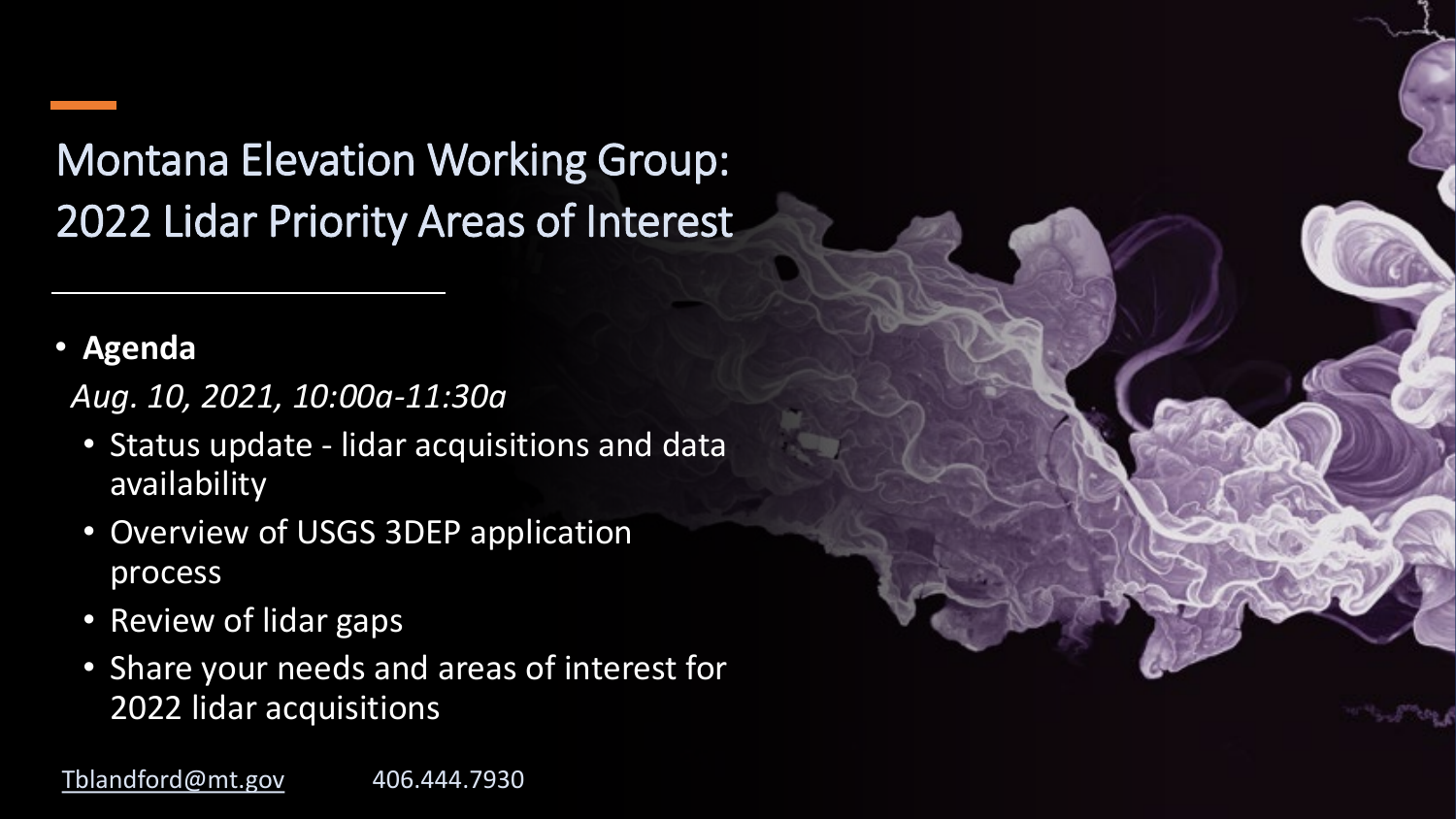## **Lidar Status Update**

<https://msl.mt.gov/gis/lidarinventory>



Approximately 70% complete or in progress (108K sq miles)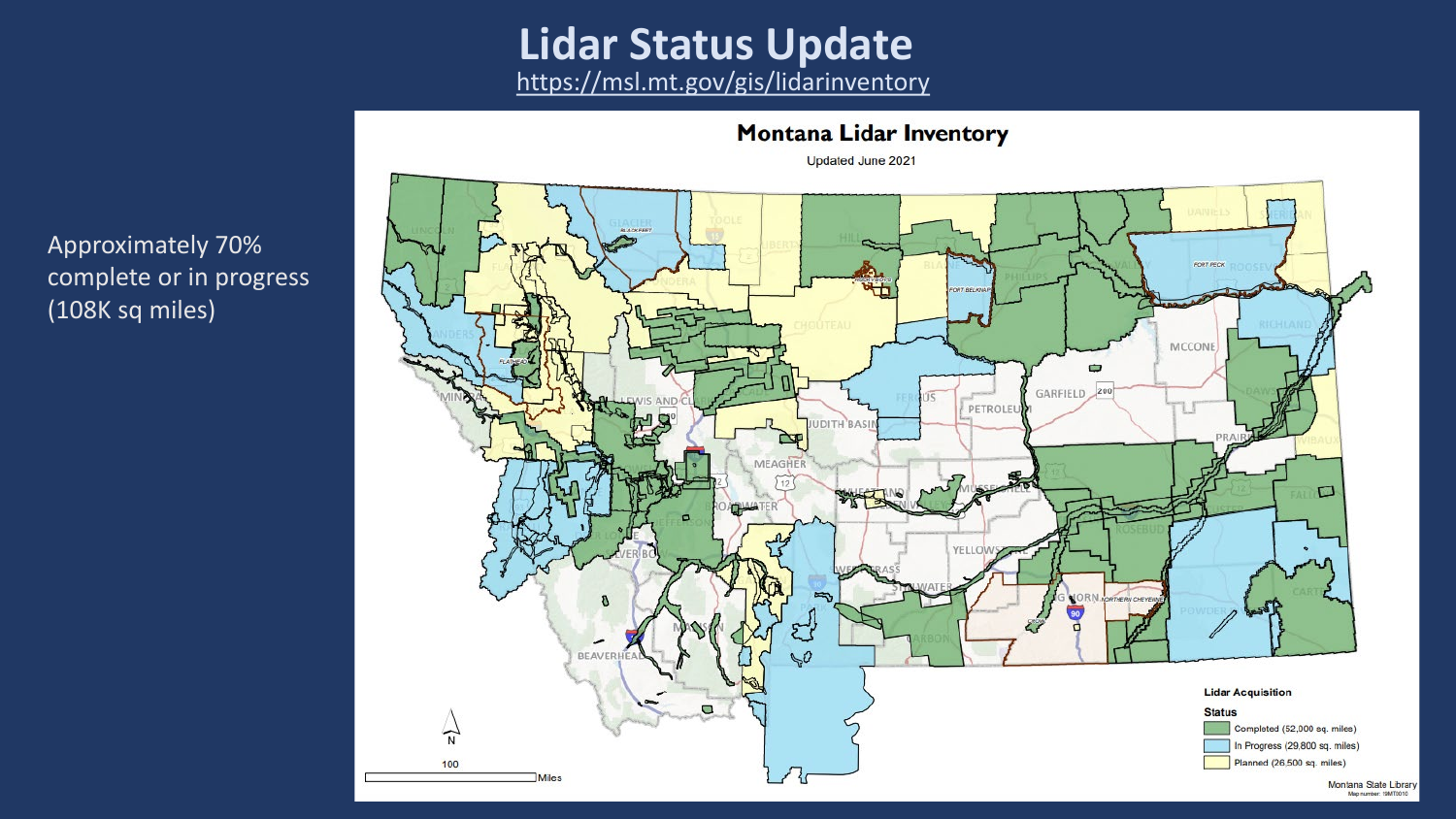### Core lidar-derived products: Bare-earth elevation model, Digital Surface Model, Intensity, Hillshade

### **New products (in progress):**

- Canopy height GeoTiffs
- Hydrologic Position Index GeoTiffs
- Relative Elevation Models
- Contour web service Lidar for LOMA
- Vegetation products Glen Lake fuels reduction project draft app: <https://arcg.is/0b0miH0>
	- Interest group?
	- Field data available?

#### **Hydrographic Position Index (HPI)**

**Illustrating Surface Water Conveyance and Connectivity** for Hydrography Interpretation and Development



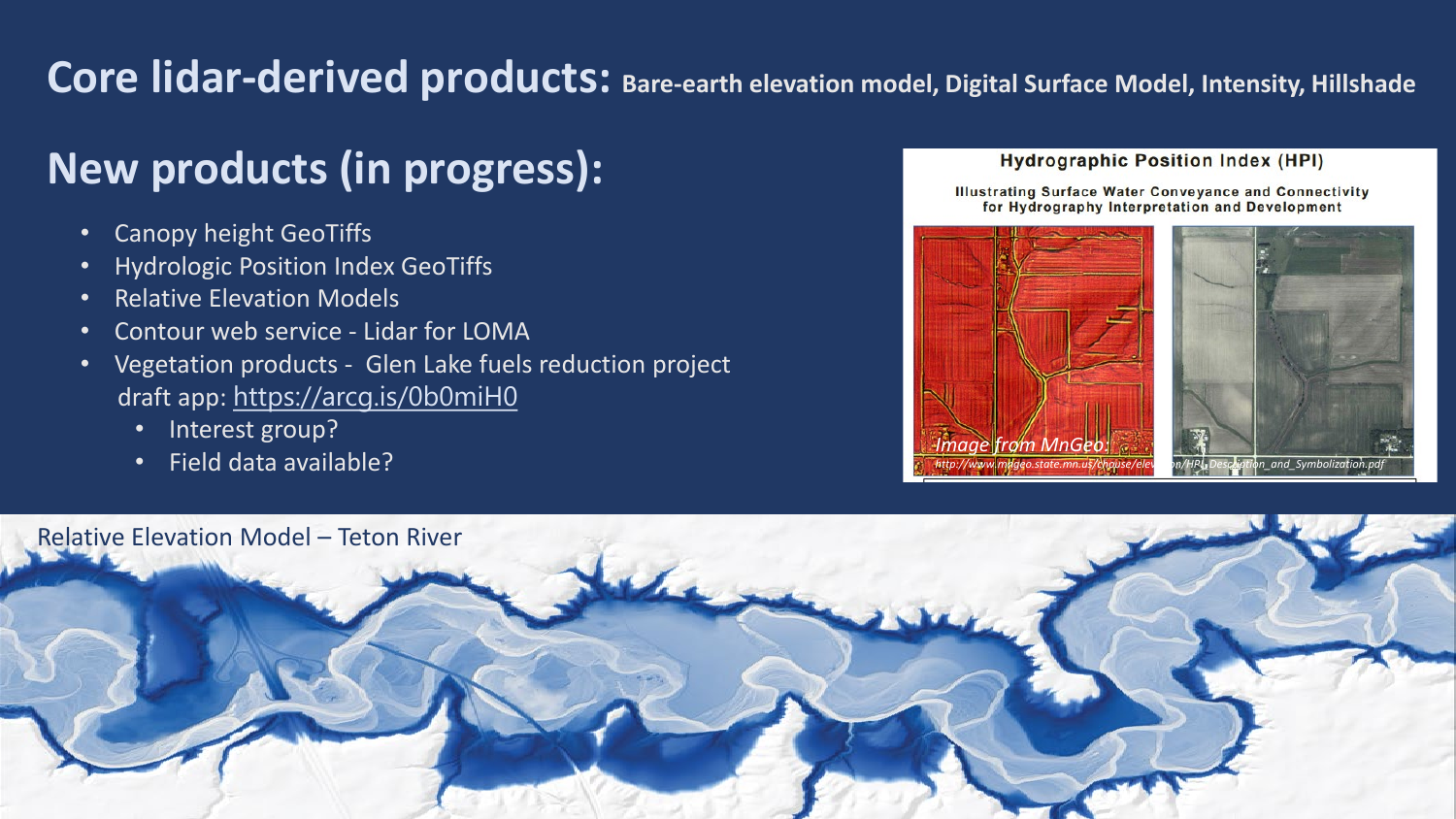### **USGS 3DEP Broad Agency Announcement (BAA)**

- The 3DEP Broad Area Announcement will be released Aug. 16th. [Link here \[usgs.gov\].](https://www.usgs.gov/core-science-systems/ngp/3dep/broad-agency-announcement-portal?qt-science_support_page_related_con=0#qt-science_support_page_related_con)
	- Webinar about the BAA tomorrow, Aug. 11<sup>th</sup> at 11a MT [*registration open*]
	- Cost estimate request by Sept. 3
	- Application due Oct. 1
- Montana State Library will serve in coordination role, seek review from all funding partners, and complete the application.
- A good-faith funding commitment from each partner needs to be included with the application.
- If successful, each funding partner will need to have an interagency agreement (IAA) or join funding agreement (JFA) in place with the USGS 60-days before lidar acquisition begins. Approximately March 2022 at earliest.
	- A federal agency wanting to use FY21 funds needs a signed agreement or mod in place by Aug. 20th
- If successful, lidar acquisition will begin spring 2022 after snow off or fall 2022 before snow fall.
- Lidar data available approximately fall/winter 2023. Expect an 18-month turnaround time.
- **If the GPSC contract mechanism is used, then the USGS takes care of contracting, project management, QC, and technical aspects of the lidar acquisition and deliverables.**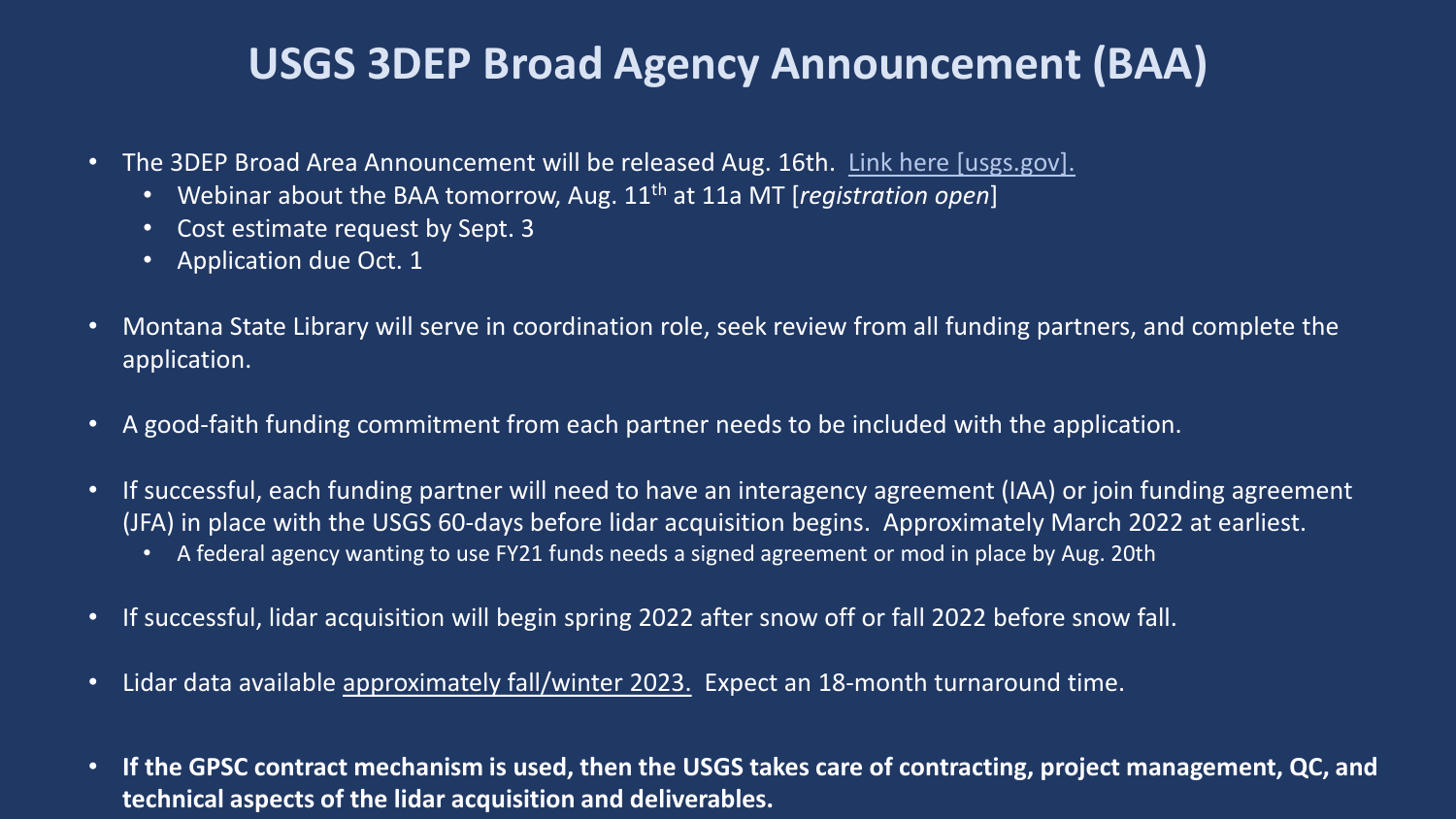### **Discussion Topics**

- 1. There are two options for contracting mechanism: USGS GPSC and Cooperative Agreement (financial assistance). Which should we use?
- 2. The USGS 3DEP application requires a cost estimate obtained through USGS (IGCE) or from a lidar acquisition vendor. Which should we use?
- 3. MSL is looking into options for pooling funding from multiple partners. Would this make it easier for your organization to contribute?
- 4. Is there interest in a MT lidar training webinar series? Topics?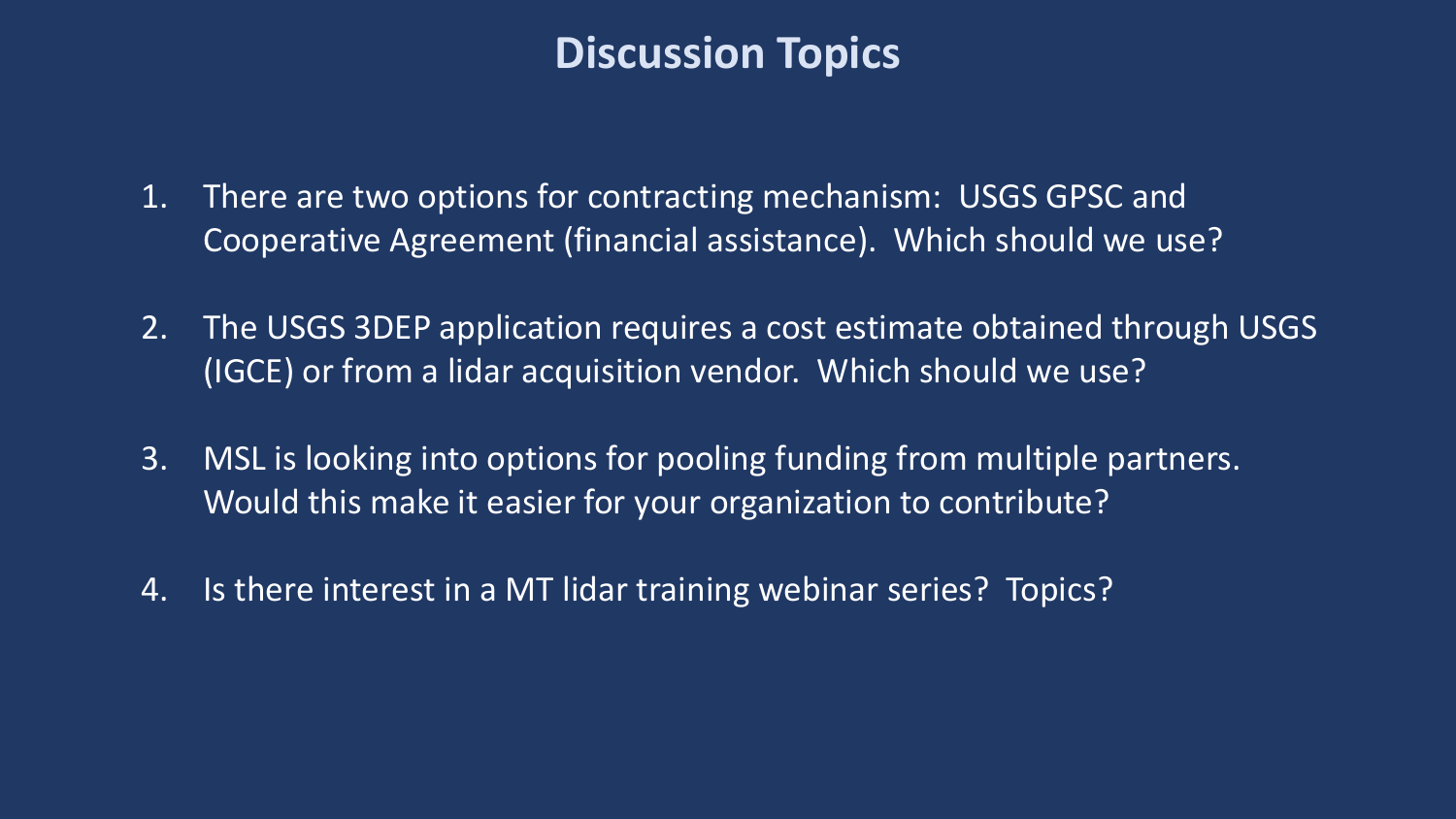## MT Lidar gaps

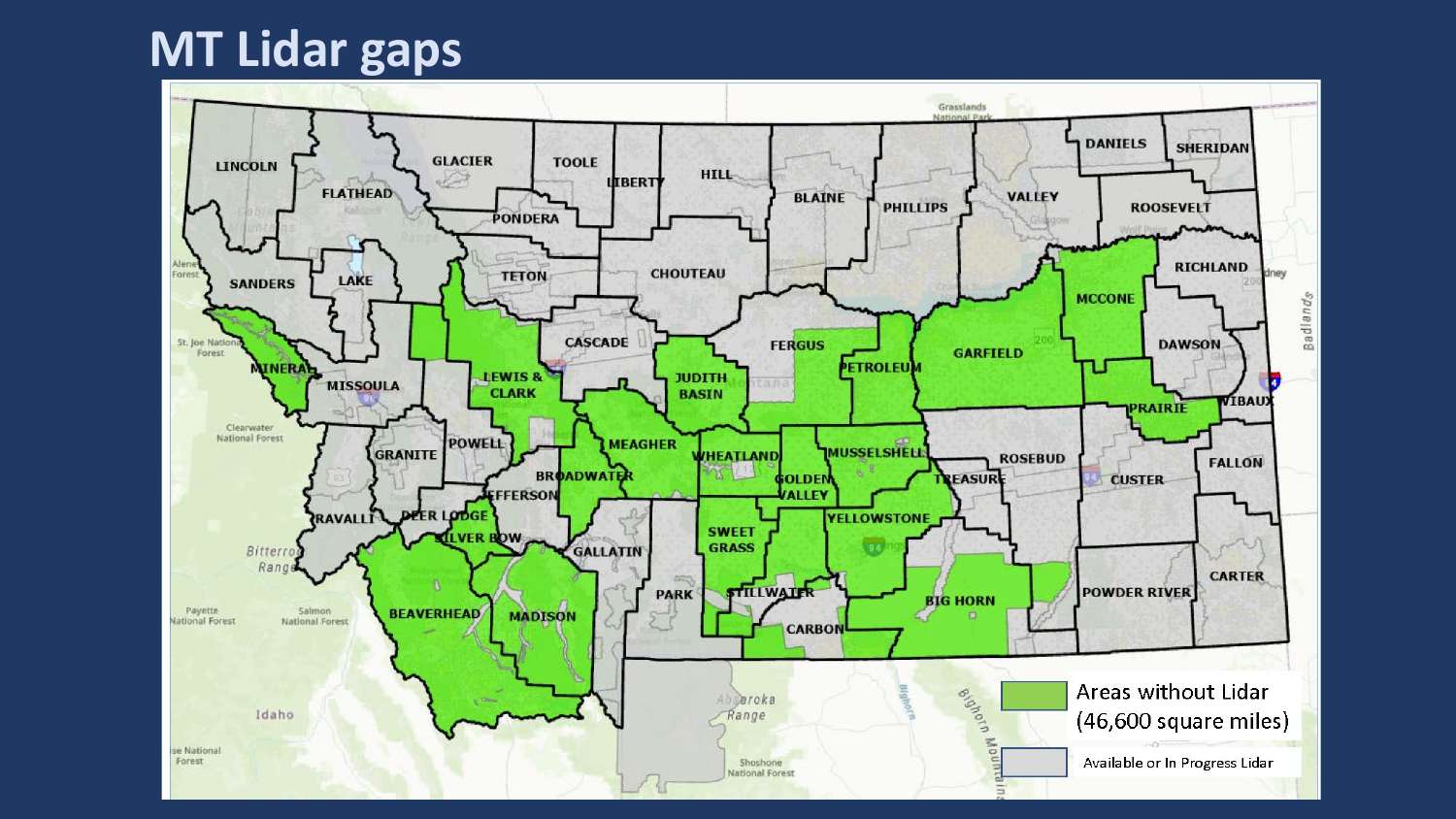### **Cost Estimate by County**

| <b>County Name</b>       | <b>SQMILES of Lidar</b><br>Remaining | Est. Cost QL1  | <b>Est. Cost QL2</b>            | <b>Est. Partner Cost Share</b><br><b>Needed</b> | <b>Organizations with Priority AOI in County</b>                                | <b>Draft State</b><br><b>Priority Rank</b> |
|--------------------------|--------------------------------------|----------------|---------------------------------|-------------------------------------------------|---------------------------------------------------------------------------------|--------------------------------------------|
| YELLOWSTONE              | 2561.94                              | \$1,024,774.53 | \$576,435.67                    | \$230,574.27                                    | DNRC Floodplain Mngmt; AE2S; Yellowstone County;<br>City of Billings; HDR; NRCS | $\mathbf{1}$                               |
| <b>LEWIS &amp; CLARK</b> | 3031.20                              | \$1,212,481.80 | \$682,021.01                    | \$272,808.41                                    | DNRC Floodplain Mngmt; City of Helena                                           | $\mathbf{1}$                               |
| <b>MCCONE</b>            | 2590.89                              | \$1,036,355.60 | \$582,950.03                    | \$233,180.01                                    | DNRC Floodplain Mngmt; McCone County; USFWS                                     | $\mathbf{1}$                               |
| <b>BEAVERHEAD</b>        | 5409.34                              | \$2,163,734.69 | \$1,217,100.76                  | \$486,840.31                                    | DNRC Water Resources; USFS; USFWS; MBMG                                         | $\mathbf{1}$                               |
| <b>MADISON</b>           | 3220.69                              | \$1,288,277.96 | \$724,656.35                    | \$289,862.54                                    | MBMG; USFS; Montana State University                                            | 1                                          |
| MUSSELSHELL              | 1816.87                              | \$726,747.14   | \$408,795.27                    | \$163,518.11                                    | USFWS; MT DEQ; MBMG                                                             | $\overline{2}$                             |
| <b>BIG HORN</b>          | 3376.35                              | \$1,350,540.96 | \$759,679.29                    | \$303,871.72                                    | MT DEQ; Crow                                                                    | $\overline{2}$                             |
| <b>JUDITH BASIN</b>      | 1840.56                              | \$736,224.11   | \$414,126.06                    | \$165,650.42                                    | MBMG; unk                                                                       | $\overline{2}$                             |
| <b>FERGUS</b>            | 1952.90                              | \$781,160.48   | \$439,402.77                    | \$175,761.11                                    | MBMG; USFWS                                                                     | $\overline{2}$                             |
| PETROLEUM                | 1657.74                              | \$663,097.48   | \$372,992.33                    | \$149,196.93                                    | MBMG; USFWS                                                                     | $\overline{2}$                             |
| <b>SILVER BOW</b>        | 685.17                               | \$274,067.54   | \$154,162.99                    | \$61,665.20                                     | <b>DNRC Floodplain Mngmt; MBMG</b>                                              | $\overline{2}$                             |
| <b>ROSEBUD</b>           | 345.78                               | \$138,312.79   | \$77,800.94                     | \$31,120.38                                     | Northern Cheyenne                                                               | 3                                          |
| STILLWATER               | 1354.23                              | \$541,692.76   | \$304,702.18                    | \$121,880.87                                    | <b>USFS</b>                                                                     | 3                                          |
| <b>BROADWATER</b>        | 1207.05                              | \$482,819.01   | \$271,585.69                    | \$108,634.28                                    | <b>DNRC Floodplain Mngmt</b>                                                    | 3                                          |
| GARFIELD                 | 4779.48                              | \$1,911,793.94 | \$1,075,384.09                  | \$430,153.64                                    | <b>MBMG</b>                                                                     | 3                                          |
| <b>MEAGHER</b>           | 2339.00                              | \$935,599.29   | \$526,274.60                    | \$210,509.84                                    | unk                                                                             | 3                                          |
| <b>SWEET GRASS</b>       | 1754.33                              | \$701,733.88   | \$394,725.31                    | \$157,890.12                                    | <b>DNRC Floodplain Mngmt</b>                                                    | 3                                          |
| <b>CARBON</b>            | 923.81                               | \$369,523.69   | \$207,857.08                    | \$83,142.83                                     | <b>USFS</b>                                                                     | 3                                          |
| <b>MINERAL</b>           | 1112.93                              | \$445,173.41   | \$250,410.04                    | \$100,164.02                                    | <b>DNRC Trust Lands Forestry</b>                                                | 3                                          |
| WHEATLAND                | 1261.52                              | \$504,606.30   | \$283,841.05                    | \$113,536.42                                    |                                                                                 | 4                                          |
| <b>GOLDEN VALLEY</b>     | 1174.12                              | \$469,649.42   | \$264,177.80                    | \$105,671.12                                    |                                                                                 | 4                                          |
| PRAIRIE                  | 1684.82                              | \$673,926.43   | \$379,083.62                    | \$151,633.45                                    |                                                                                 | 4                                          |
| <b>POWELL</b>            | 521.60                               | \$208,640.77   | \$117,360.43                    | \$46,944.17                                     |                                                                                 | 4                                          |
|                          |                                      |                |                                 |                                                 |                                                                                 |                                            |
| <b>TOTALS</b>            | 46,602                               |                | \$18,640,933.98 \$10,485,525.37 | \$4,194,210.15                                  |                                                                                 |                                            |
|                          | square miles                         |                |                                 |                                                 |                                                                                 |                                            |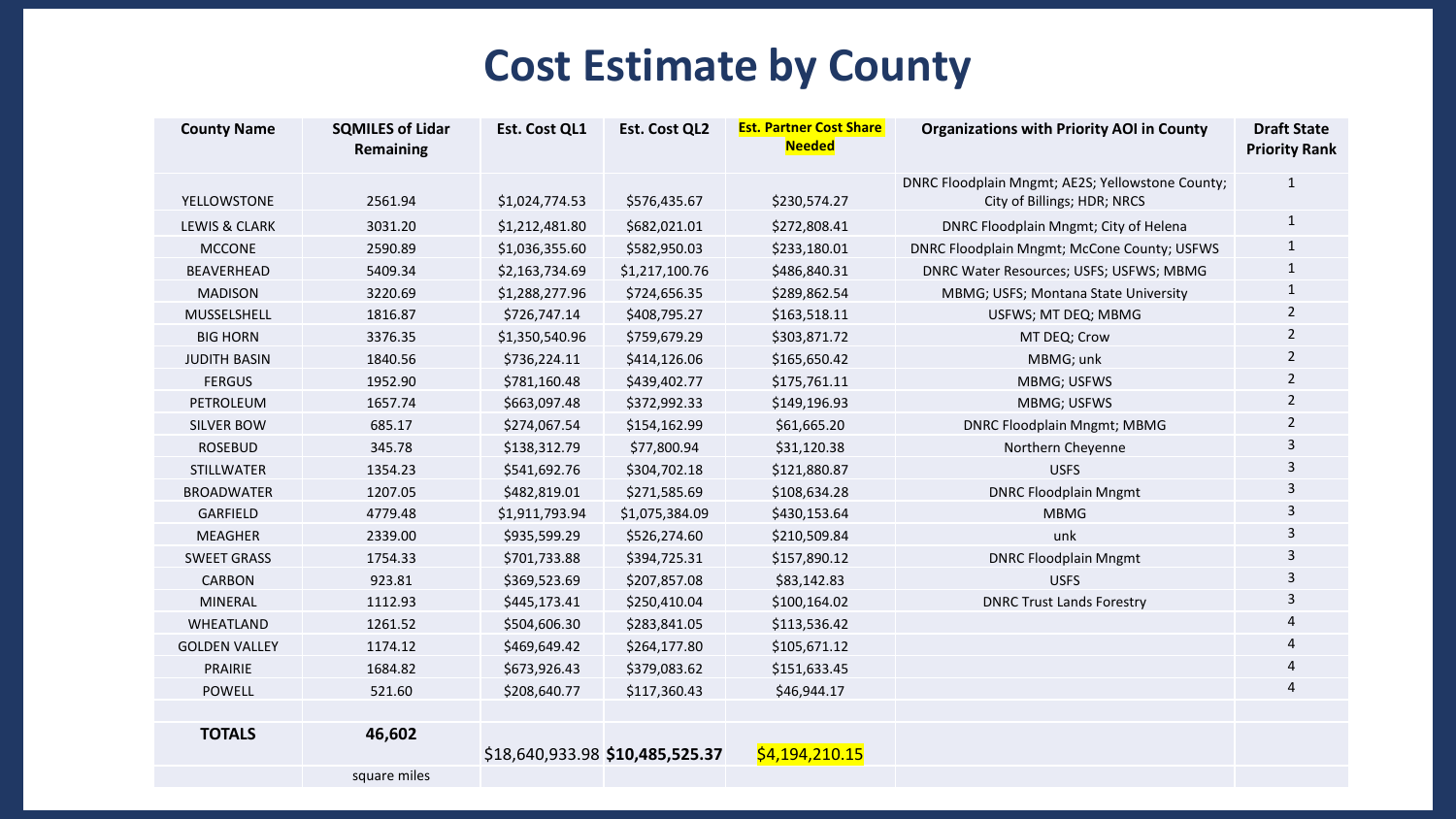# **American Rescue Plan Act (ARPA)**

### <https://arpa.mt.gov/>

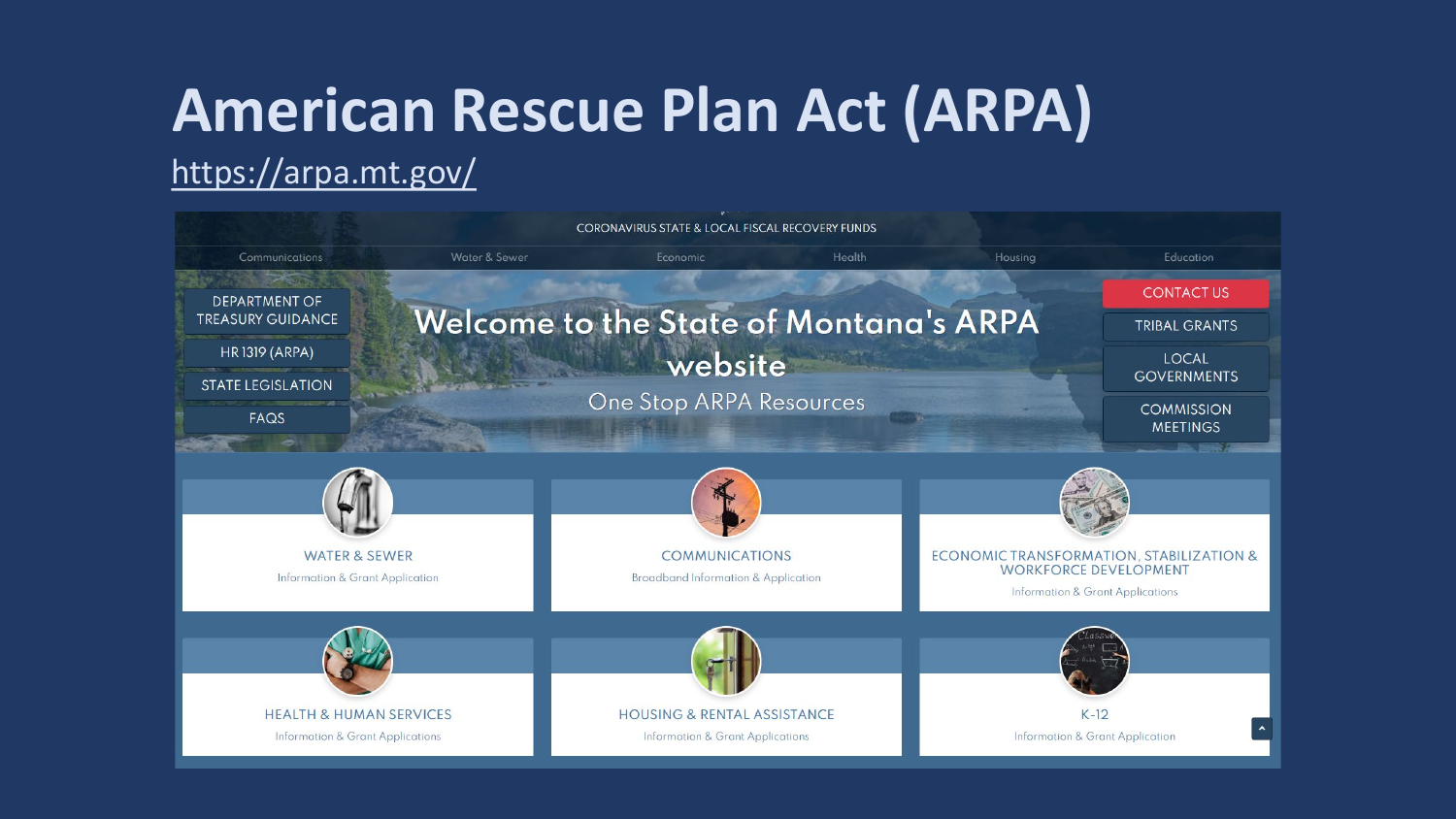# Priorities: NRCS

 $\bullet$ 

- 
- 
- -
	- -
	- -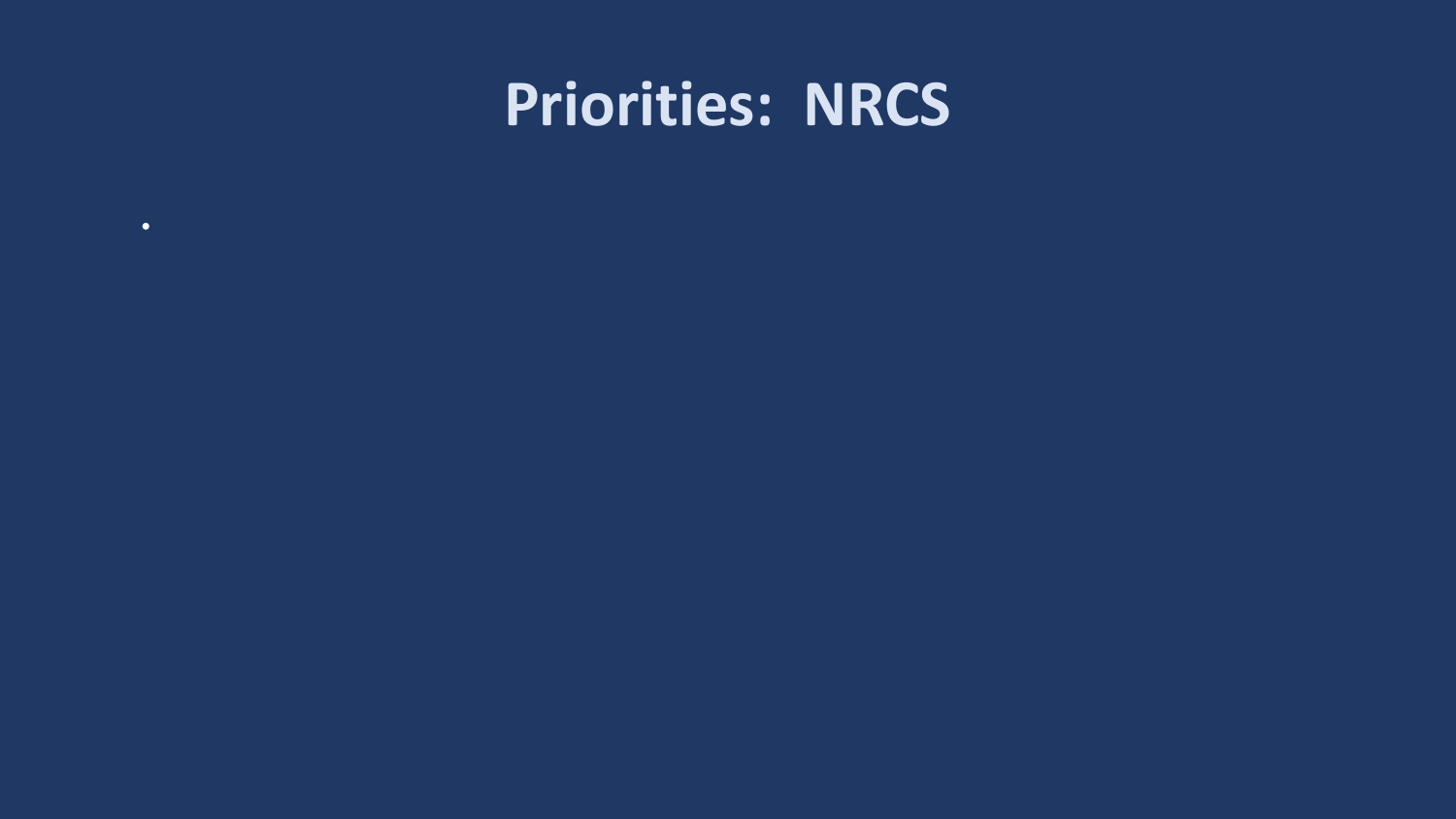# Priorities: USFS

 $\bullet$ 

- 
- 
- 
- 
- 
-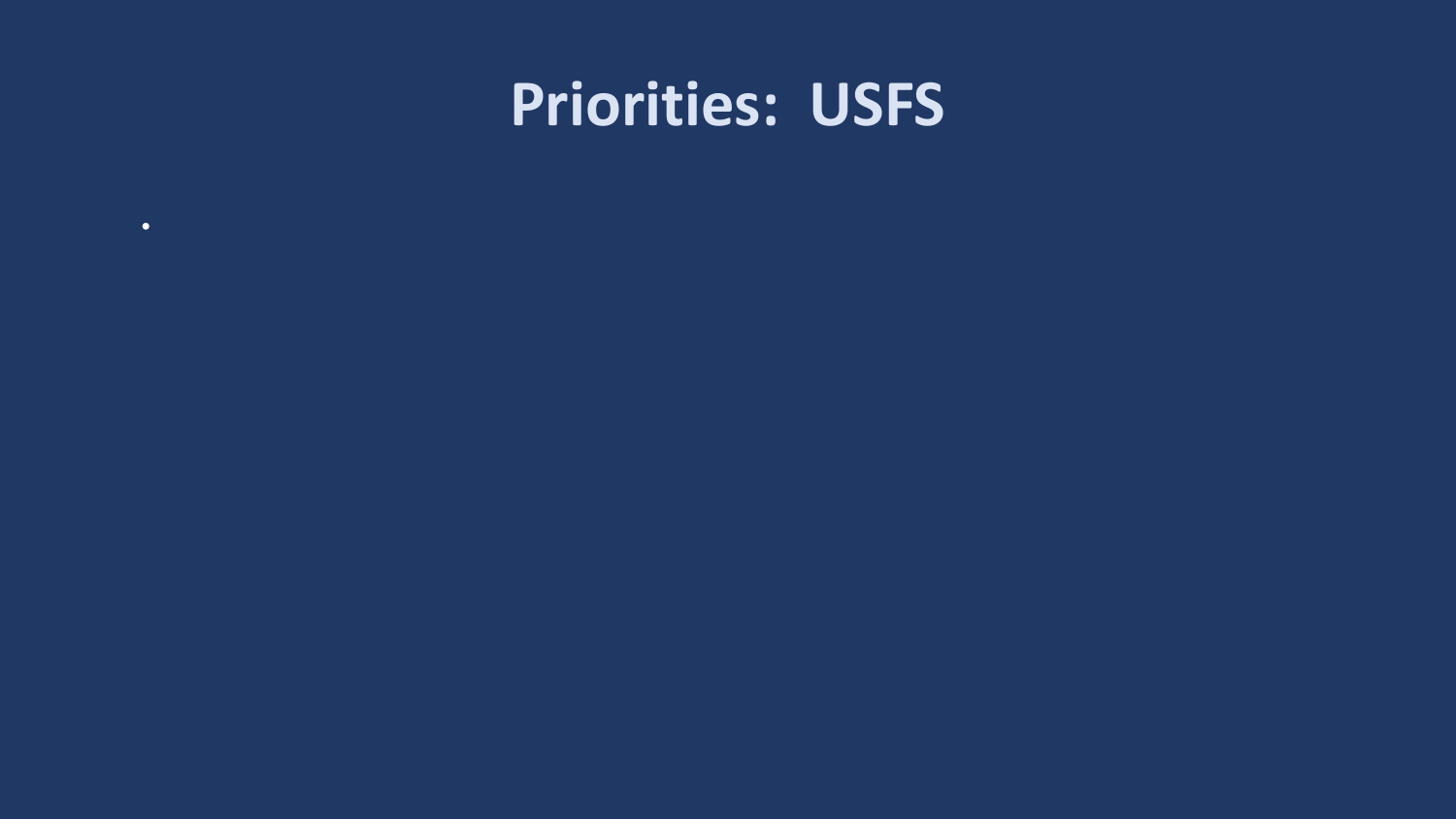# **Priorities: BLM**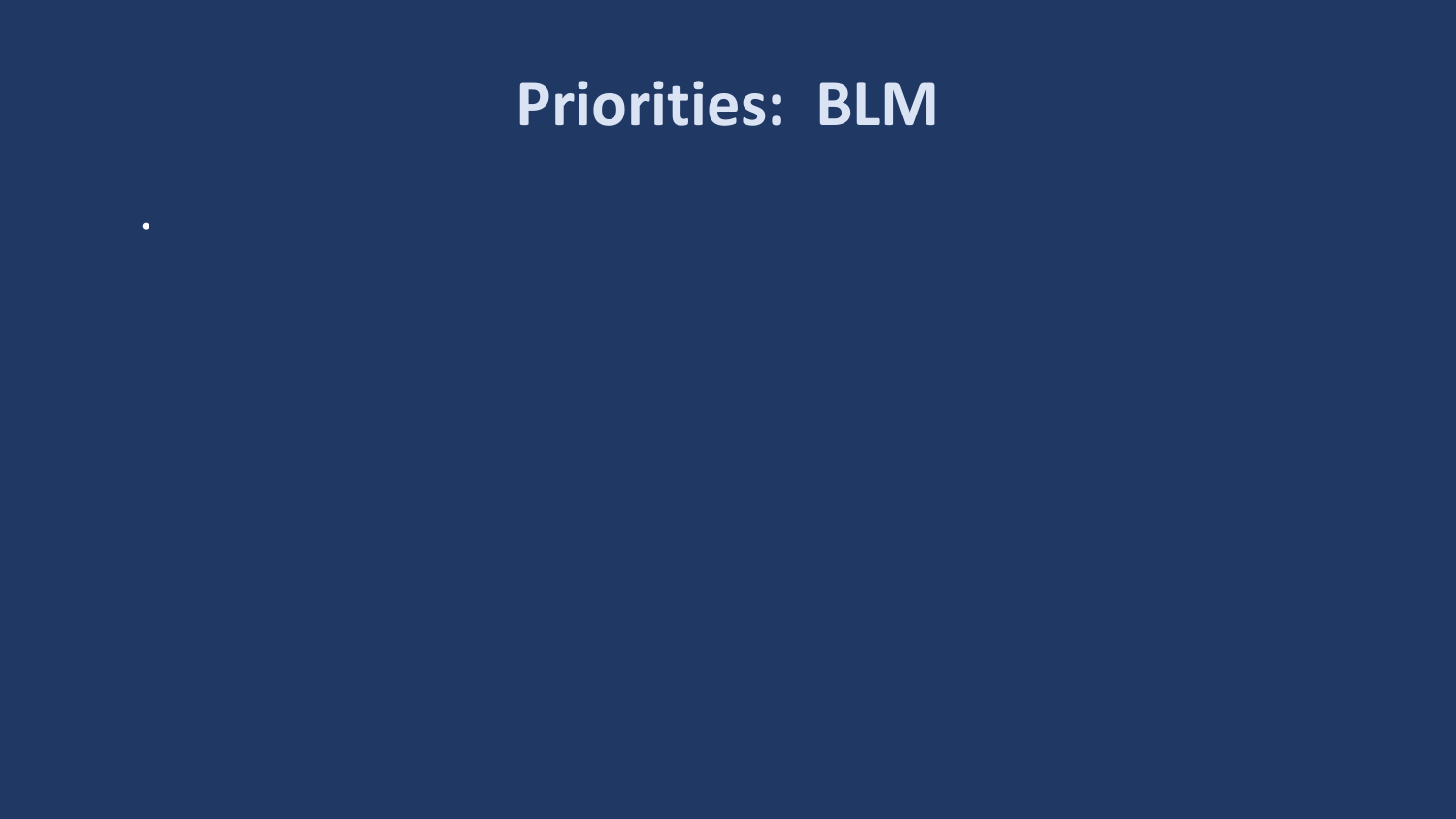# **Priorities: USFWS**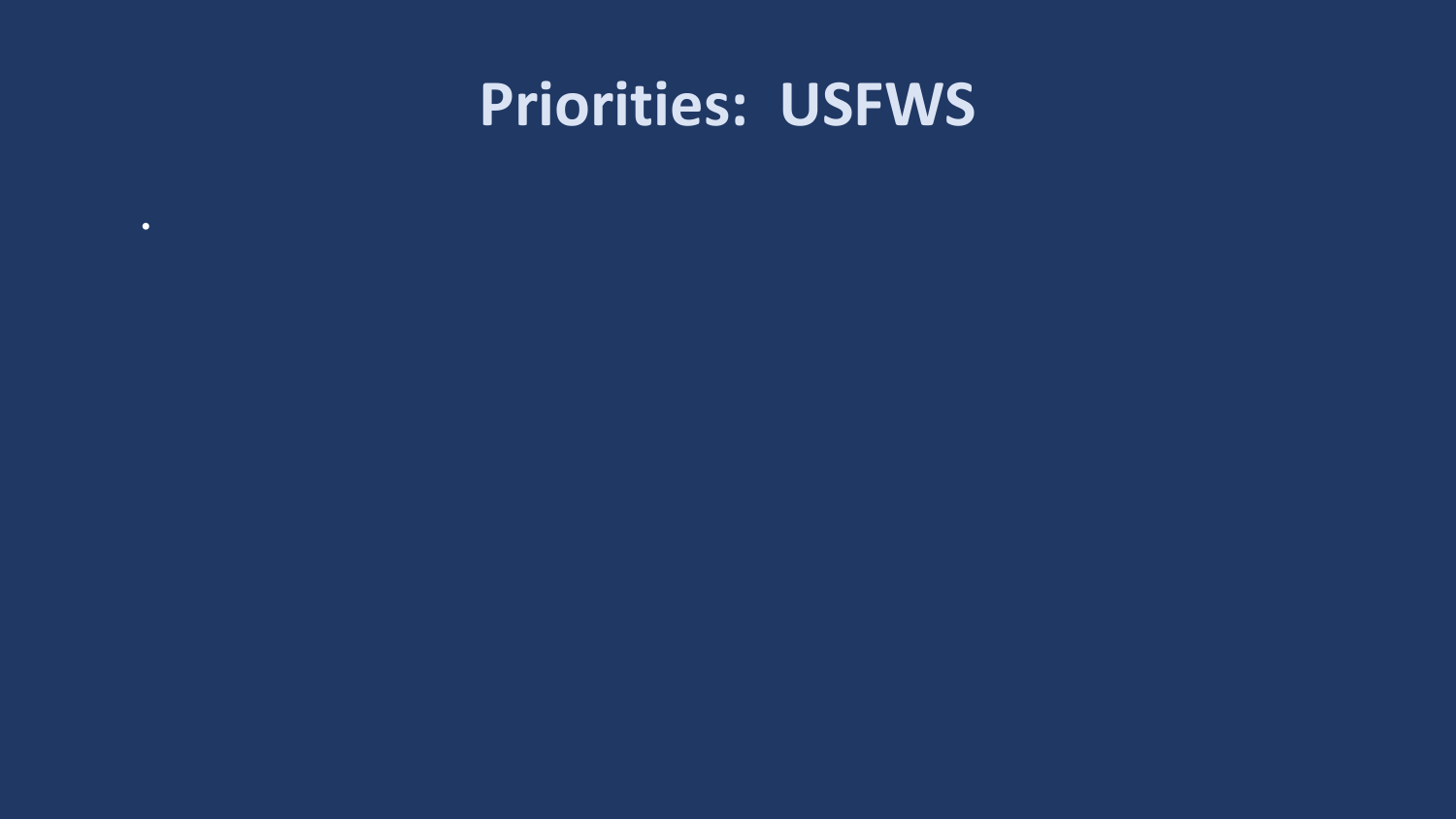# **Priorities: DNRC**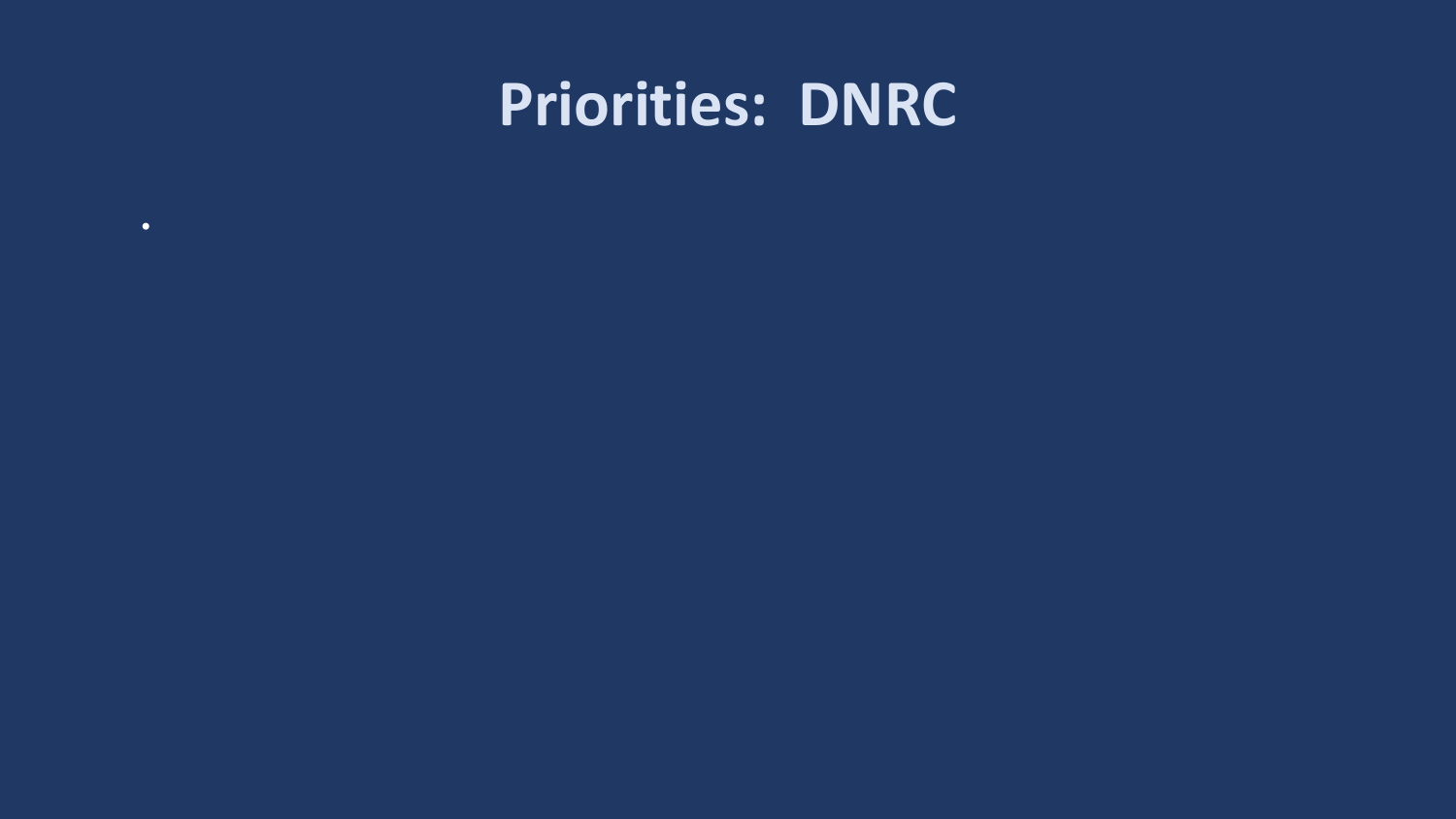# **Priorities:**